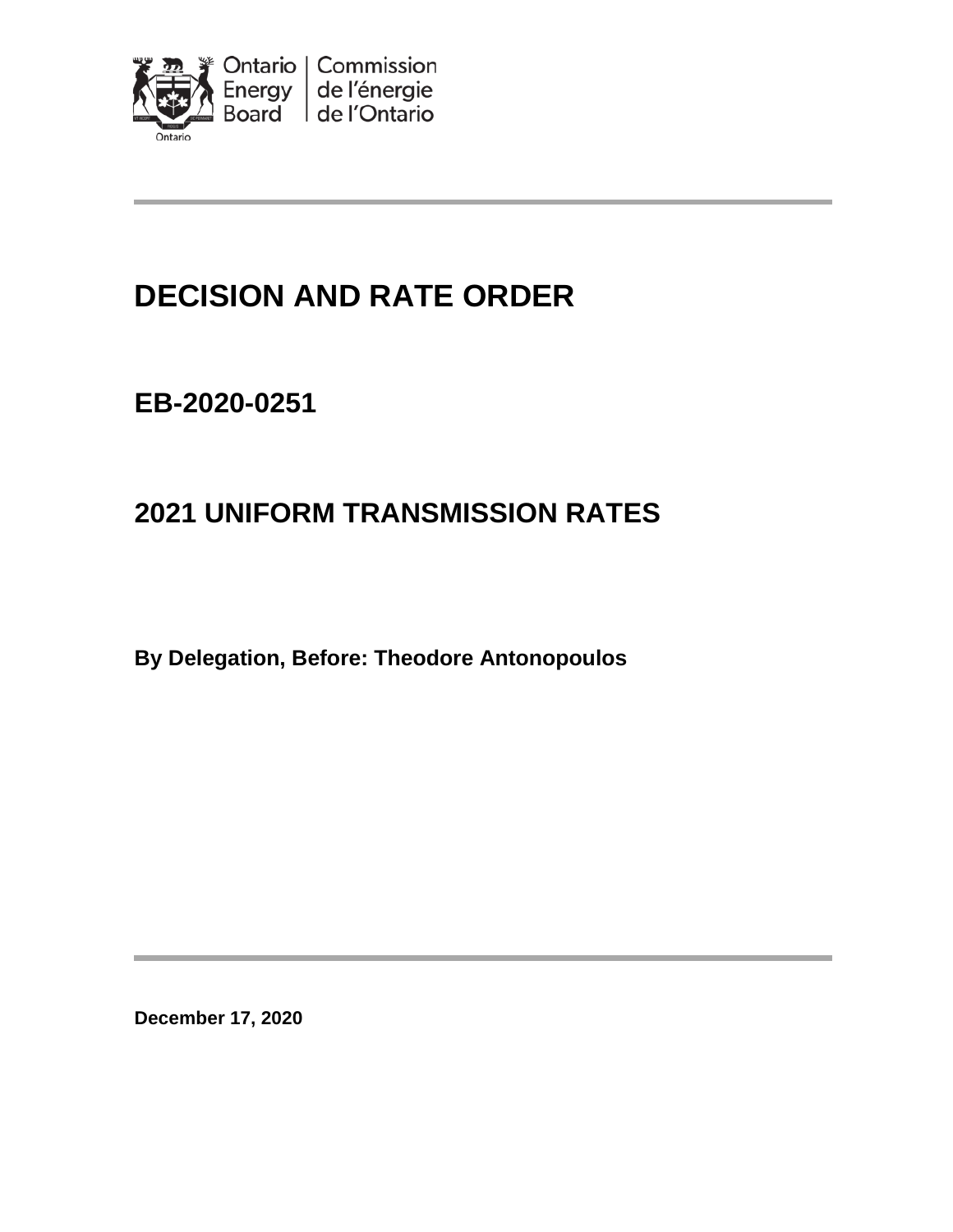## **TABLE OF CONTENTS**

| 1            |                   |    |
|--------------|-------------------|----|
| $\mathbf{2}$ |                   |    |
| 3            |                   |    |
| 4            |                   |    |
| 5            |                   | 10 |
|              | <b>SCHEDULE A</b> |    |
|              | <b>SCHEDULE B</b> |    |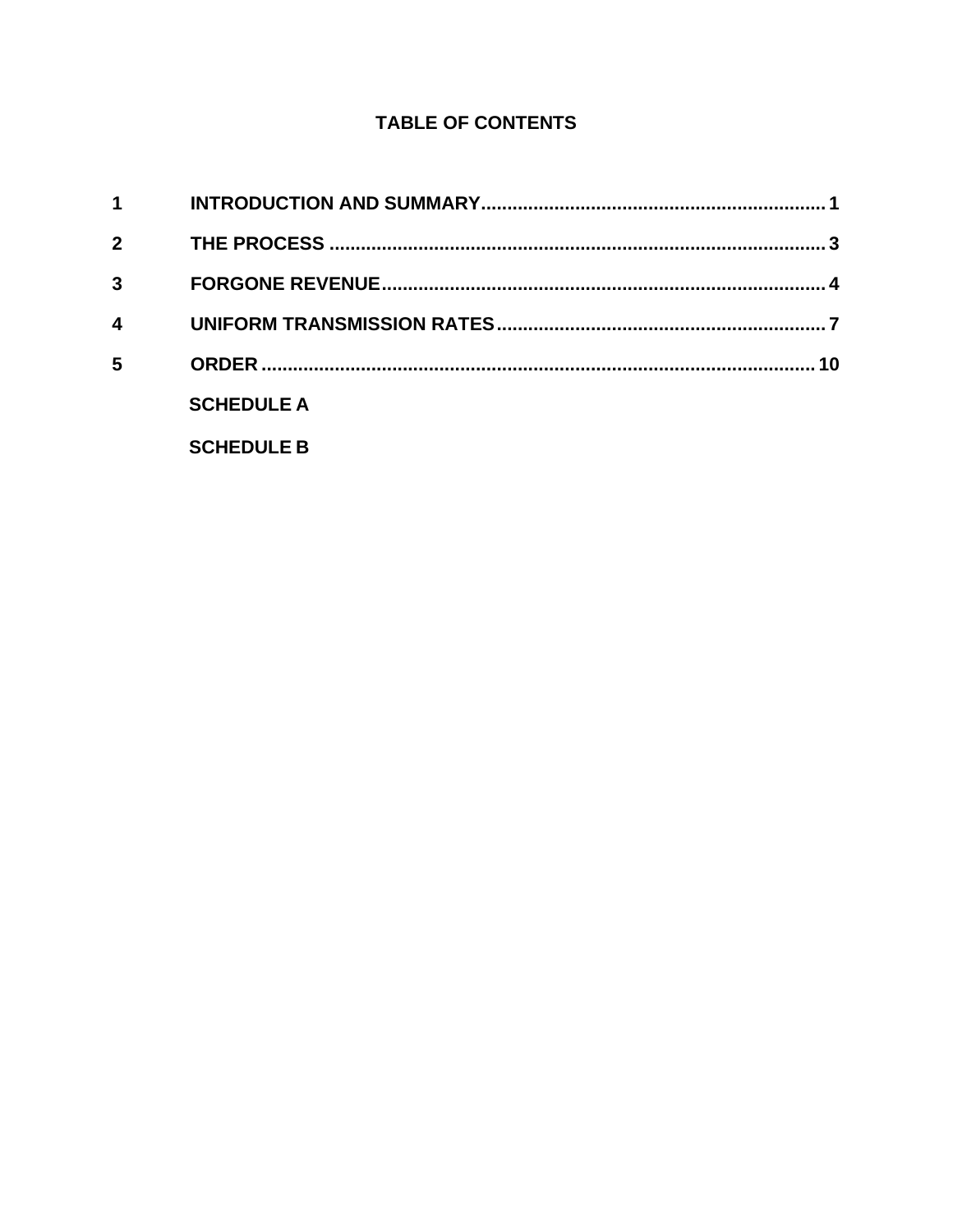# <span id="page-2-0"></span>**1 INTRODUCTION AND SUMMARY**

The Ontario Energy Board (OEB) established this proceeding on its own motion to issue the 2021 Uniform Transmission Rates (UTRs) on a final basis effective January 1, 2021. In light of the COVID-[1](#page-2-1)9 emergency, in the 2020 UTR Decision and Order<sup>1</sup> the OEB delayed implementation of the final 2020 UTRs, maintaining the interim 2020 UTRs for 2020 and establishing or continuing deferral accounts for six rate regulated electricity transmitters to track the differences between revenues earned with maintaining the interim UTRs for 2020, and the revenues that would have been received based on OEB-approved 2020 UTRs. The 2020 UTR Decision and Order provided that forgone transmission revenue would be disposed of as part of the process for establishing the 2021 UTRs.

There are six licensed electricity transmitters in Ontario that currently recover their revenues through Ontario's UTRs: Five Nations Energy Inc. (FNEI); Canadian Niagara Power Inc. (CNPI); Hydro One Networks Sault Ste. Marie LP (Hydro One SSM); Hydro One Networks Inc. (Hydro One); B2M Limited Partnership (B2M LP) and Niagara Reinforcement Limited Partnership (NRLP). The OEB approves revenue requirements and charge determinants for the individual transmitters in separate proceedings and uses them to calculate the UTRs.

The revenue requirements of the six transmitters are allocated to three transmission rate pools – Network, Line Connection and Transformation Connection – on the same basis as is used for Hydro One.[2](#page-2-2) The costs are then divided by forecast consumption (charge determinants) to establish the UTRs. The Independent Electricity System Operator (IESO) charges these rates to all wholesale market participants, including electricity distributors.

This Decision and Rate Order sets out the final transmission rates pool revenue requirement for 2021 and the disposition period for 2020 forgone revenue including interest. The disposition period for Hydro One is set as two years while for all other transmitters it is set at one year. The final 2021 transmission rates pool revenue requirement represents a 6.3% increase from the 2020 approved amount and a 0.6% increase on the total bill for a typical residential customer. The final 2021 UTRs effective January 1, 2021 are:

<span id="page-2-1"></span><sup>1</sup> EB-2020-0180, 2020 Uniform Transmission Rates, Decision and Order, July 31, 2020

<span id="page-2-2"></span><sup>2</sup> B2M LP and NRLP full revenue requirements are allocated to Network rate pool only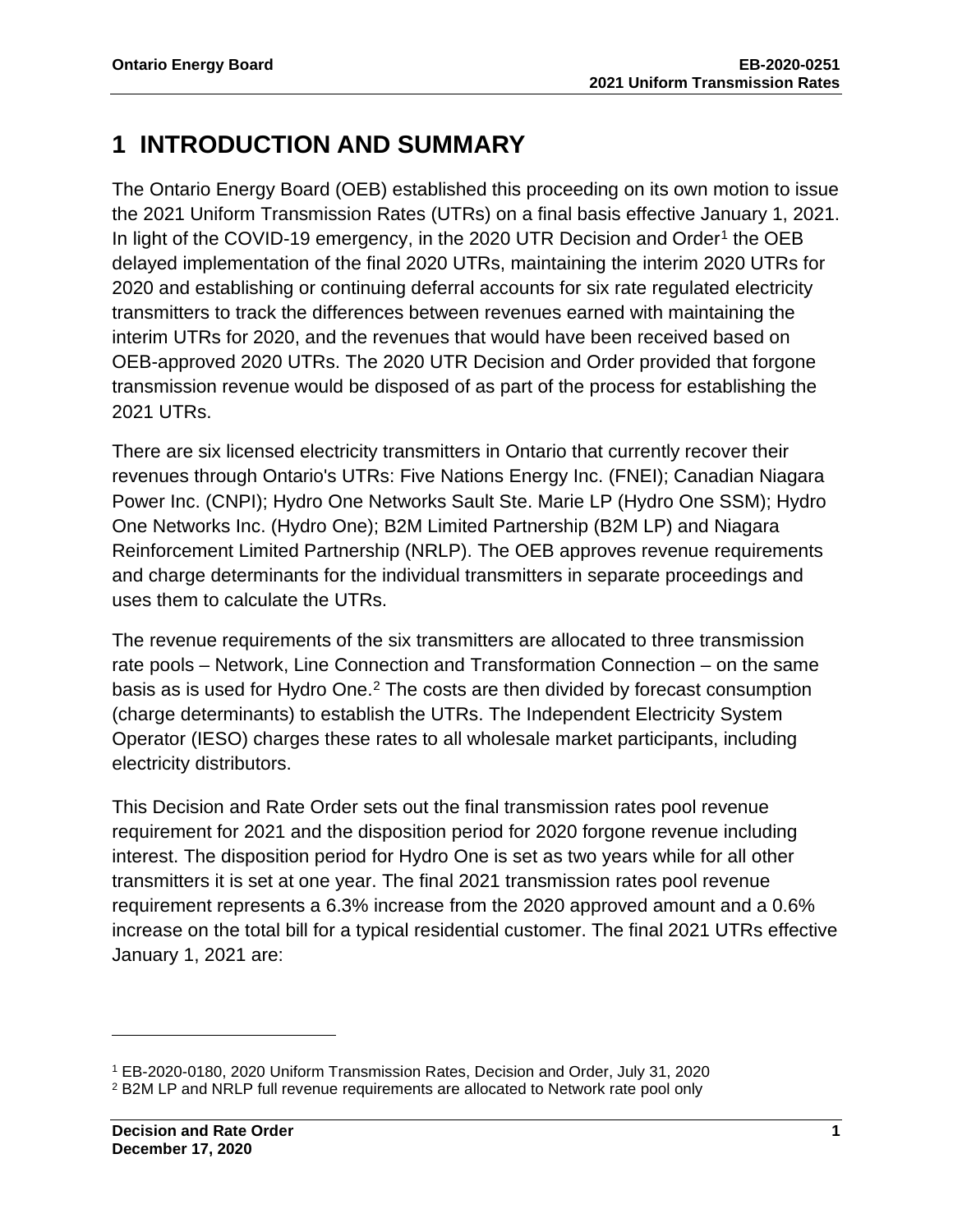- \$4.67/kW/Month Network Service Rate (a \$0.37/kW increase)
- \$0.77/kW/Month Line Connection Service Rate (a \$0.04/kW decrease)
- \$2.53/kW/Month Transformation Connection Service Rate (a \$0.14/kW increase)

The impact on distributors will vary depending on the customer mix and load characteristics in the different service areas and the proportion of power withdrawn by individual distributors from the bulk transmission system.

Electricity distributors directly connected to the transmission system recover transmission costs from their customers through Retail Transmission Service Rates (RTSRs), which are established for each rate class annually, some on January 1 and some on May 1. The 2021 UTRs will be taken into account when new RTSRs are approved effective January 1, 2022 or later. Existing variance accounts will be used to track differences between a distributor's transmission costs and the associated revenues it receives from its customers, in order to ensure that its customers pay the true cost of transmission service over time. As a result, the impact will take time to materialize for most customers.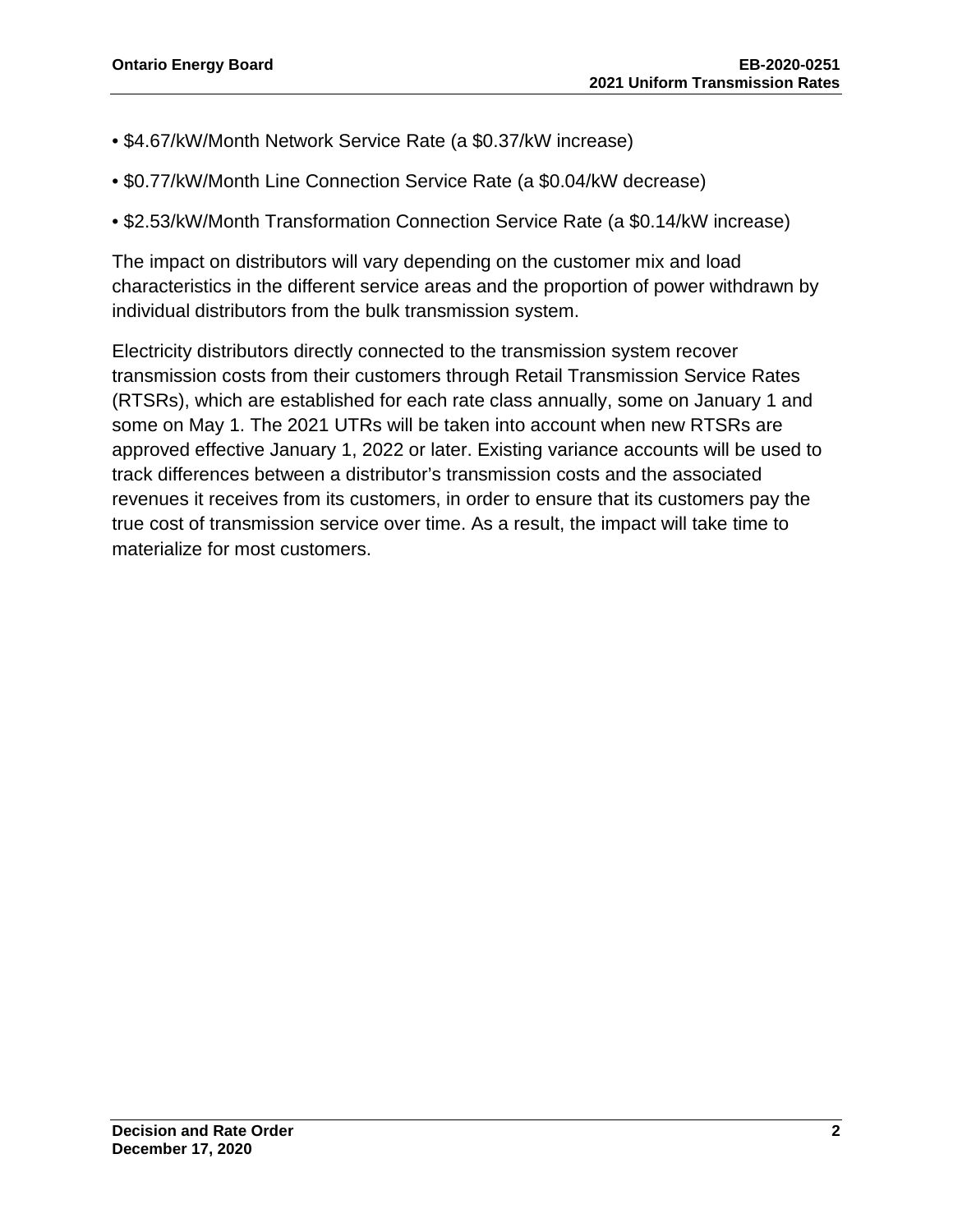# <span id="page-4-0"></span>**2 THE PROCESS**

This Decision and Rate Order implements the findings in the OEB's previous decisions on the revenue requirements and charge determinants for each of the six OEB rateregulated transmitters in Ontario and approves the 2020 forgone revenue including interest and disposition period. This Decision is issued by delegated authority, without a hearing, under section 6 of the *Ontario Energy Board Act, 1998*.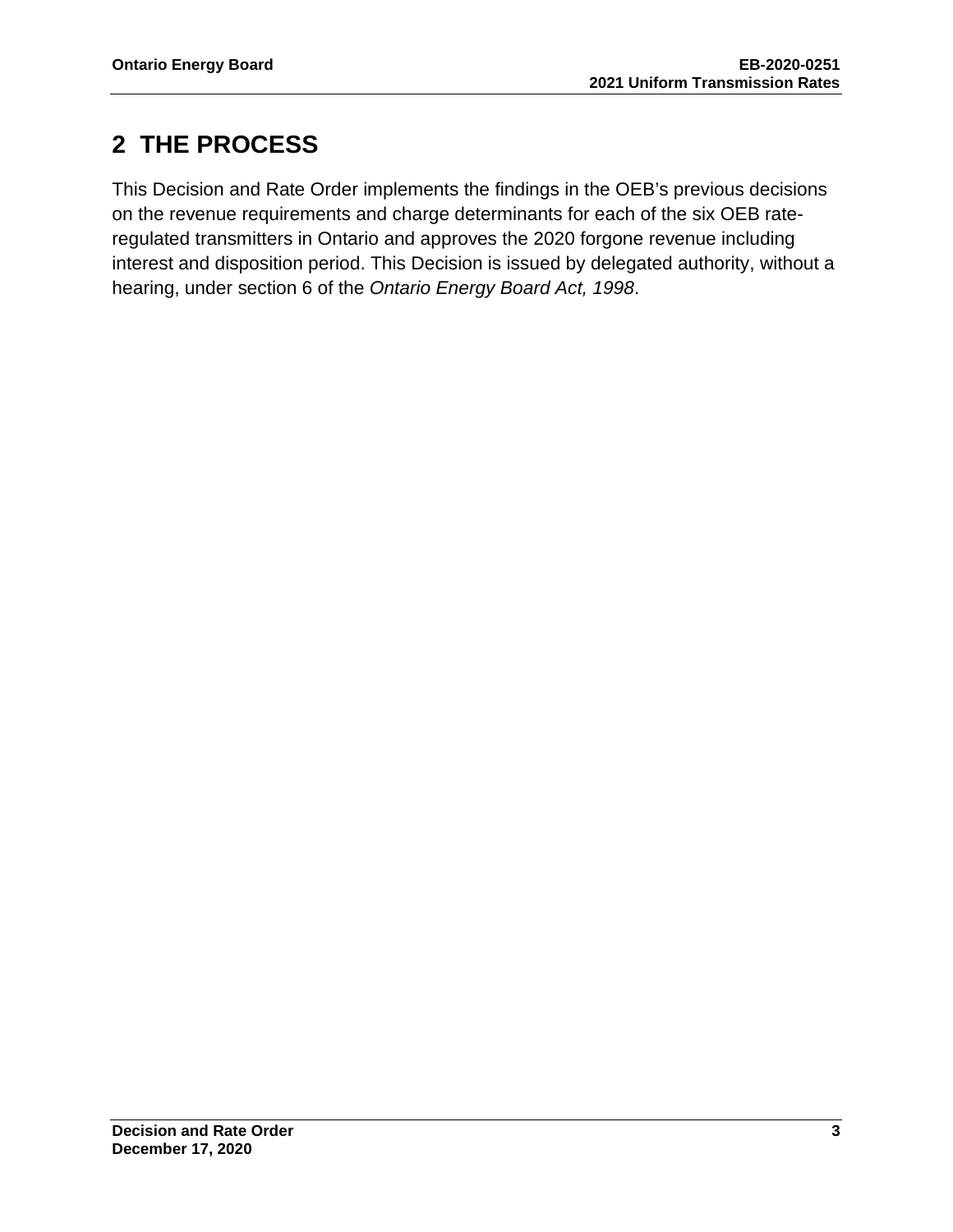# <span id="page-5-0"></span>**3 FORGONE REVENUE**

In its July 31, 2020 Uniform Transmission Rates (UTR) Decision and Order, the OEB found that to minimize the impact on electricity customers and provide rate stability during the COVID-19 pandemic, the 2020 UTRs would not be implemented as calculated. Instead, the 2020 UTRs put in place on an interim basis on January 1, 2020 would continue for the remainder of 2020. At the time of setting the 2021 UTRs, all transmitters would be requested to confirm the differences between revenues earned with maintaining the interim UTRs for 2020, and the revenues that would have been received based on OEB-approved 2020 UTRs. These amounts would be re-submitted for disposition as part of the process for establishing the 2021 UTRs. The collection period for this forgone revenue was not established at that time, and instead, it was determined that a future decision that will set the 2021 UTRs would also determine the period over which the forgone revenue will be collected.

On November 9, 2020, the OEB issued a letter requesting that all transmitters submit their 2020 forgone revenue calculations and accrued interest calculations with both oneyear and two-year disposition scenarios as part of the process for establishing 2021 UTRs. The OEB also requested that transmitters indicate their preferred disposition period with supporting rationale.

All transmitters submitted by November 20, 2020 their 2020 forgone revenue calculations and accrued interest calculations with both one-year and two-year disposition scenarios and their preferred disposition period with supporting rationale.

Hydro One requested a two-year disposition period for its 2020 forgone revenue requirement of \$54,675,317 in order to mitigate the impact on customers by spreading the recovery over two years in light of the COVID-19 pandemic.<sup>[3](#page-5-1)</sup>

All other transmitters requested a one-year disposition period. FNEI<sup>[4](#page-5-2)</sup> and CNPI's<sup>[5](#page-5-3)</sup> preference is for a one-year (12-month) disposition period, in consideration of cash-flow, administrative effort, and the relative materiality of its forgone revenue compared to the total 2021 transmission revenue requirement for Ontario. Hydro One SSM<sup>[6](#page-5-4)</sup> requested a one-year disposition period for its 2020 forgone revenue as there is minimal impact to ratepayers regardless of whether the Hydro One SSM forgone revenue is collected over

<span id="page-5-1"></span><sup>3</sup> Hydro One Forgone Revenue Letter, November 20, 2020

<span id="page-5-2"></span><sup>4</sup> FNEI Forgone Revenue Letter, November 20, 2020

<span id="page-5-3"></span><sup>5</sup> CNPI Forgone Revenue Letter, November 20, 2020

<span id="page-5-4"></span><sup>6</sup> Hydro One SSM Forgone Revenue Letter, November 20, 2020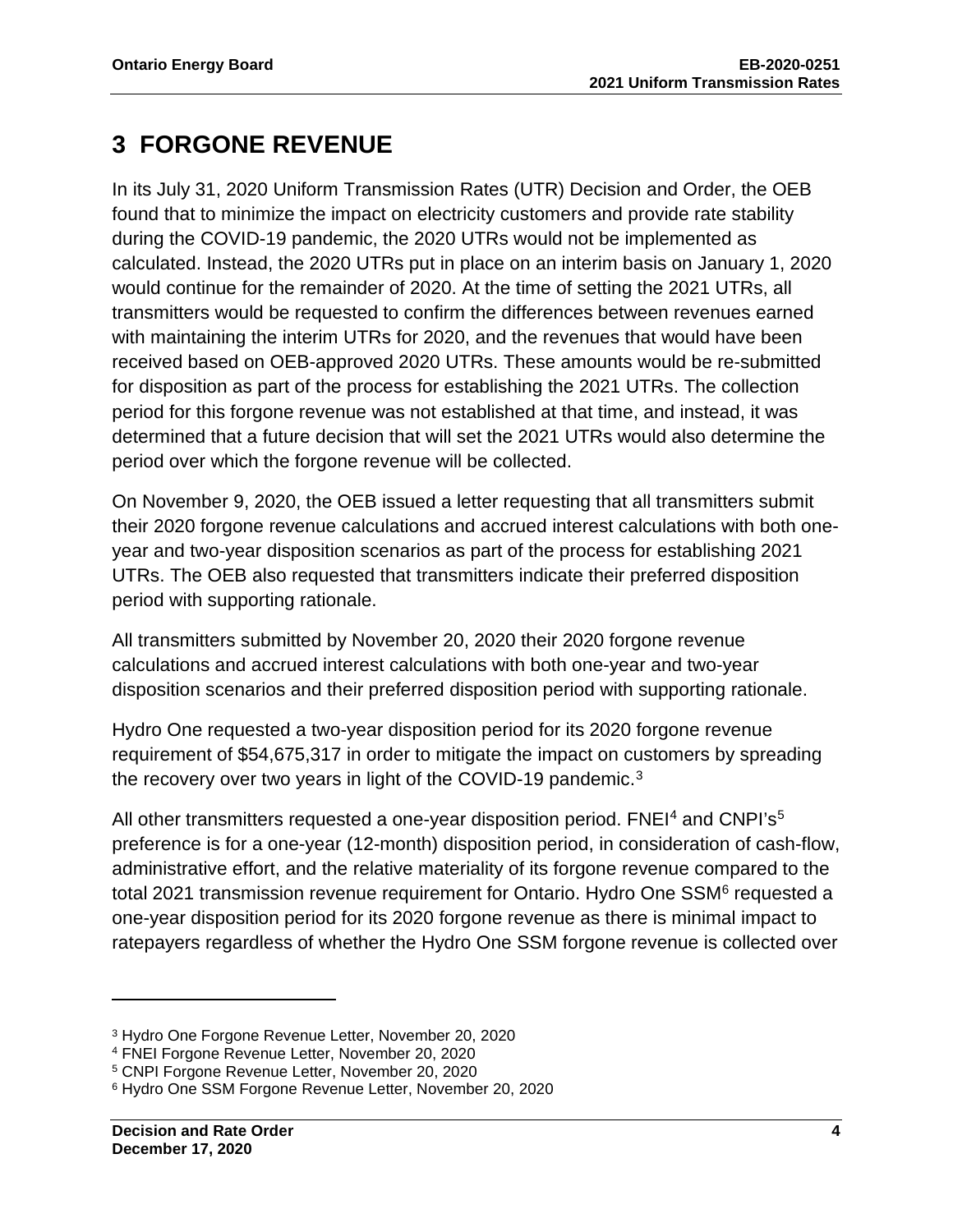a one-year period or a two-year period. B2M<sup>[7](#page-6-0)</sup> and NRLP<sup>[8](#page-6-1)</sup> also requested a one-year disposition period as the difference between the approved amounts and the interim amounts that were collected in 2020 has caused cash shortfalls for the companies and impacted dividends to their partners, including Indigenous parties.

In the 2020 UTR Decision and Order $9$  the OEB acknowledged that CNPI's approved 2017 forgone revenue had not yet been recovered and anticipated that CNPI's request could be determined when the 2021 UTRs are established. Accordingly, CNPI also submitted its 2017 forgone revenue calculations and accrued interest calculations.

The total forgone revenue requested by all transmitters other than Hydro One is \$8,472,652, which represents a 0.5% increase from the 2020 Interim UTR revenue requirement of \$1,685,245,424.

The forgone revenue for all transmitters is \$63,147,969, including Hydro One's forgone revenue of \$54,675,317, which represents a 3.7% increase from the 2020 Interim UTR revenue requirement of \$1,685,245,424 if a one-year disposition period was selected. Based on a two-year disposition period, as requested by Hydro One, the forgone revenue to be collected in 2021 for all transmitters is \$35,810,311, which represents a 2.1% increase from the 2020 Interim UTR revenue requirement.

CNPI and FNEI's interest schedules for forgone revenue calculate interest based on the monthly opening principal balances for forgone revenue, and the OEB's most recently posted prescribed interest rate of 0.57% until full disposition is achieved in December 2021. Hydro One SSM, Hydro One, B2M and NRLP calculate interest in the same manner for the purposes of setting 2021 UTRs, but submitted that any difference between the most recently posted OEB prescribed quarterly interest rate and the quarterly interest rate in future periods in 2021 or 2022 (if disposition is over two years) should be tracked in a forgone revenue variance account for disposition in a subsequent proceeding.

## **Findings**

The OEB accepts Hydro One's two-year disposition period for its 2020 forgone revenue. The OEB approves a one-year disposition period for all other transmitters.

The OEB will not approve the Hydro One SSM, B2M and NRLP request to track any difference between the most recently posted OEB prescribed quarterly interest rate and

<span id="page-6-0"></span><sup>7</sup> B2M Forgone Revenue Letter, November 20, 2020

<span id="page-6-1"></span><sup>8</sup> NRLP Forgone Revenue Letter, November 20, 2020

<span id="page-6-2"></span><sup>9</sup> EB-2020-0180, 2020 Uniform Transmission Rates, Decision and Order, July 31, 2020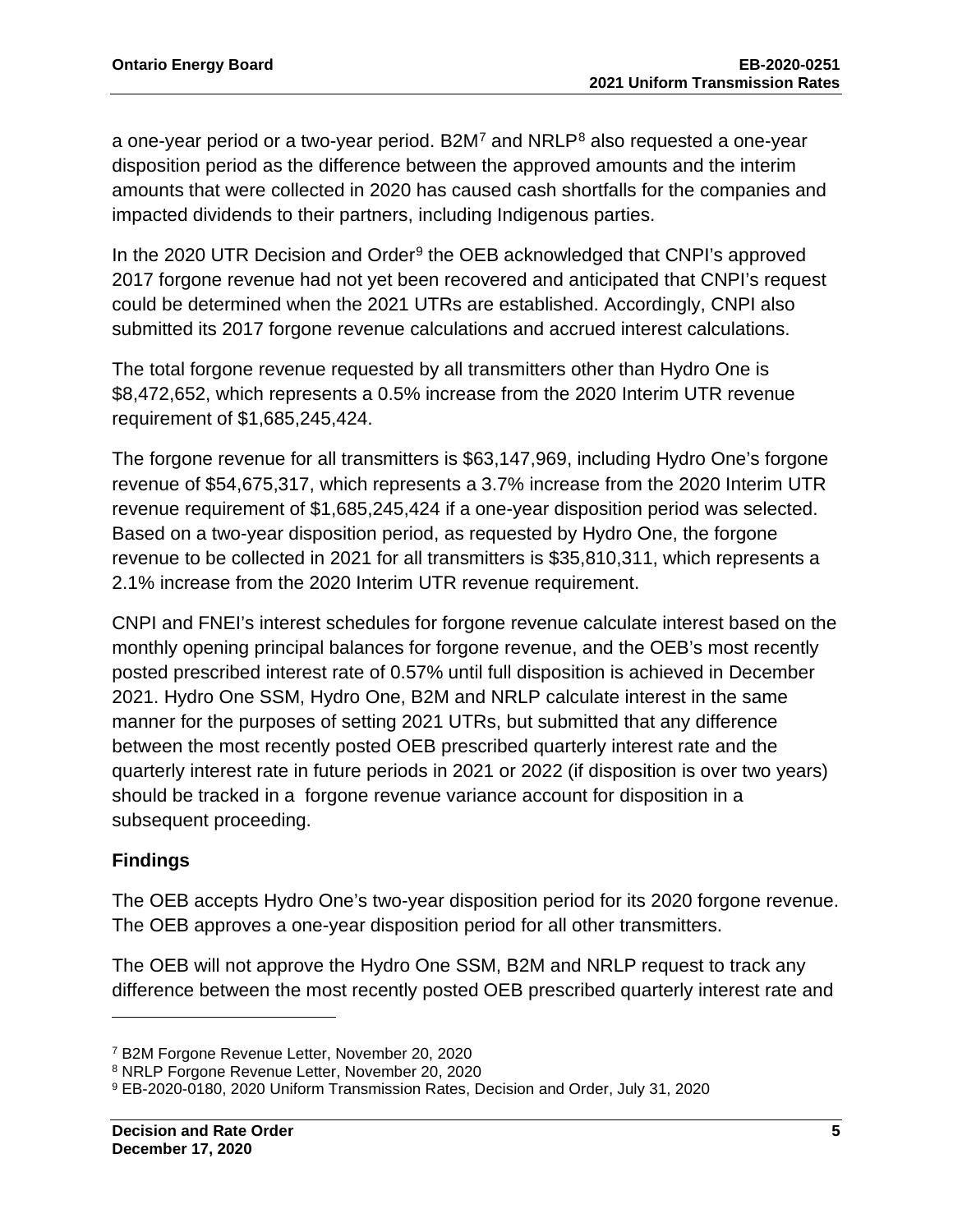the actual quarterly interest rate in 2021. For electricity distributors, the most recently posted interest is used for any future periods<sup>10</sup> to calculate the carrying charges for each regulatory deferral and variance account. The OEB finds it appropriate for the same requirement that applies to electricity distributors to apply to transmitters. As well, the OEB finds that it is unlikely that differences between the current and future period interest rates will meet the materiality thresholds for Hydro One SSM, B2M and NRLP. The OEB has approved the continuation of a forgone revenue deferral account for Hydro One given the two-year recovery period for forgone revenue. Carrying charges may continue to be tracked in this account. Hydro One will provide an updated foregone revenue calculation for the remaining revenue to be recovered as part of 2022 UTRs at the time of the 2022 UTR setting which will include the use of updated carrying charge rates for the 2022 forgone revenue portion.

<span id="page-7-0"></span><sup>&</sup>lt;sup>10</sup> Chapter 2, Cost of Service Filing Requirements for Electricity Distribution Rate Applications, p.63 Interest rates applied to calculate the carrying charges for each regulatory deferral and variance account. The applicant must confirm that it has used the rates established by the OEB by month or by quarter for each year. The rates that should be used are provided on the OEB's website. The most recently posted interest rate is used for any future periods.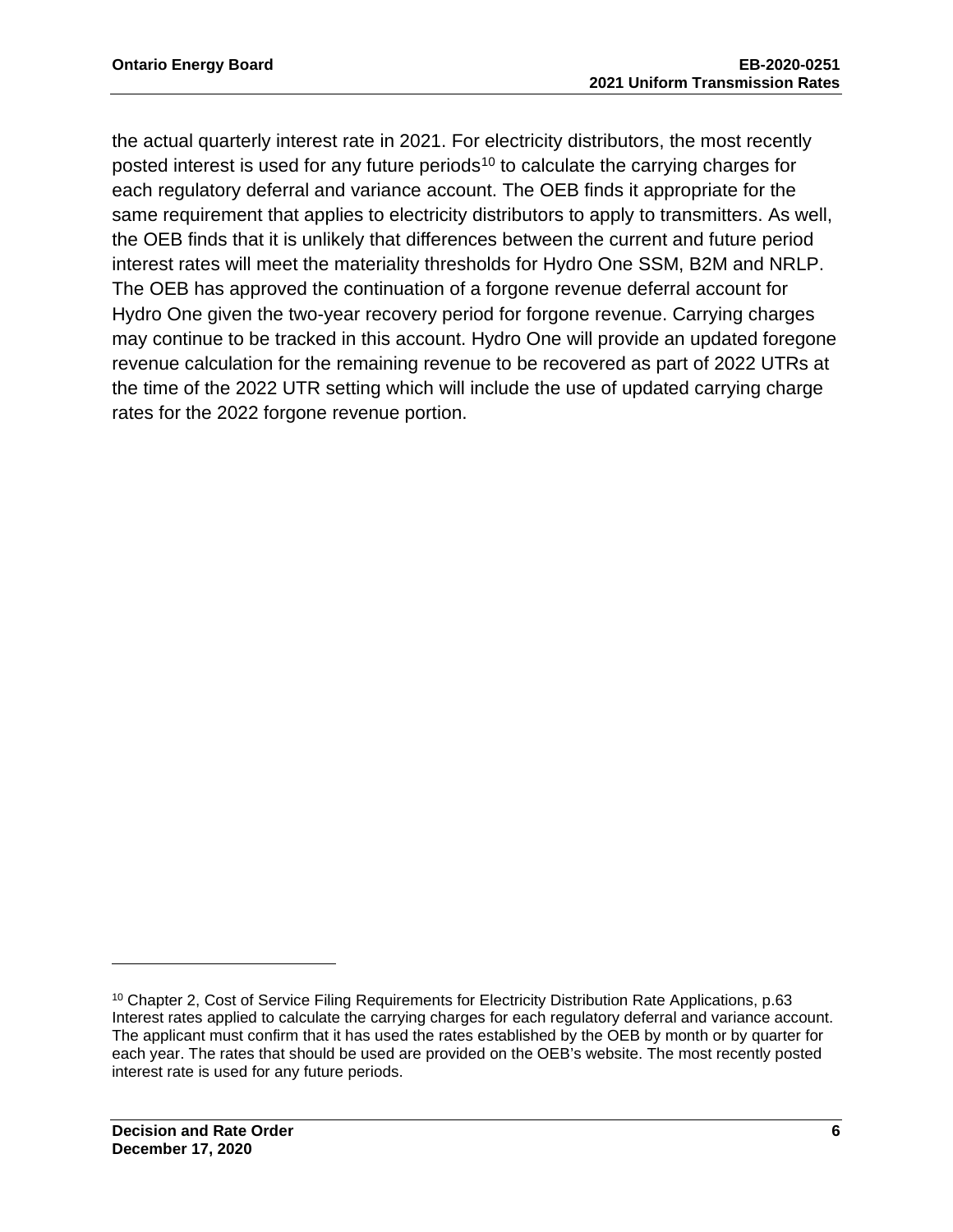# <span id="page-8-0"></span>**4 UNIFORM TRANSMISSION RATES**

This Decision and Rate Order incorporates the OEB's findings in the most recent OEB approved revenue requirements and load forecasts (charge determinants) for each of the rate regulated transmitters as set out in Table 1 below.

## **TABLE 1 – 2021 REVENUE REQUIREMENT EXCLUDING FORGONE INTEREST AND CHARGE DETERMINANTS**

| <b>Transmitters</b>     | 2021 Revenue<br><b>Requirement</b> | 2021 Charge<br><b>Determinants</b> | <b>OEB File Number</b>                                      |
|-------------------------|------------------------------------|------------------------------------|-------------------------------------------------------------|
| <b>FNEI</b>             | \$7,988,092                        | 552 MW                             | EB-2016-0231 Decision issued<br><b>January 18, 2018</b>     |
| <b>CNPI</b>             | \$4,647,201                        | 1,621 MW                           | EB-2015-0354 Decision issued<br>January 14, 2016            |
| Hydro One<br><b>SSM</b> | \$41,512,836                       | 6,868 MW                           | EB-2020-0227 Decision issued<br>December 17, 2020           |
| Hydro One               | \$1,659,884,856                    | 658,109 MW                         | EB-2020-0202 Decision and Order<br>issued December 17, 2020 |
| B <sub>2</sub> MLP      | \$33,024,615                       | 0 MW                               | EB-2020-0226 Decision and Order<br>issued November 26, 2020 |
| <b>NRLP</b>             | \$8,227,858                        | 0 MW                               | EB-2020-0225 Decision and Order<br>issued December 17, 2020 |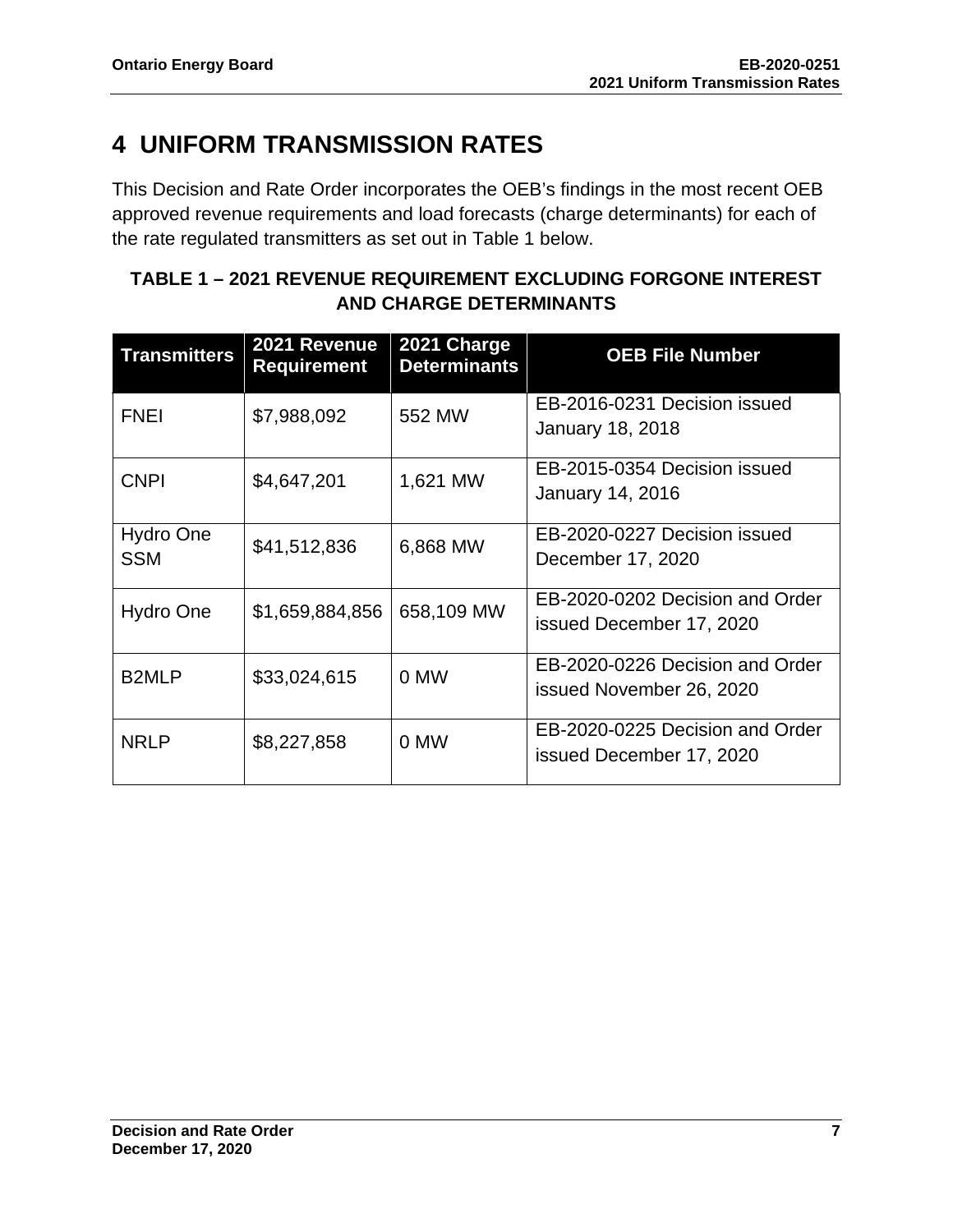Based on the findings in Section 3, incorporating forgone revenue, disposition period and interest rates, the final 2021 transmission rate pool revenue requirement is \$1,791,500,656 for the 2021 UTRs as set out in Table 2 below.

| Transmitter        | 2021 Revenue<br>Requirement <sup>11</sup> | Forgone<br>Revenue <sup>12</sup> | Interest  | 2021 UTR<br>Revenue<br>Requirements | 2021 Charge<br><b>Determinants</b> |
|--------------------|-------------------------------------------|----------------------------------|-----------|-------------------------------------|------------------------------------|
| <b>FNEI</b>        | \$7,988,092                               | \$306,309                        | \$2,244   | \$8,296,645                         | 552 MW                             |
| <b>CNPI</b>        | \$4,647,201                               | \$412,094                        | \$16,331  | \$5,075,626                         | 1,621 MW                           |
| Hydro One SSM      | \$41,512,836                              | \$1,582,035                      | \$11,578  | \$43,106,449                        | 6,868 MW                           |
| Hydro One          | \$1,659,884,856                           | \$27,337,659                     | \$281,006 | \$1,687,503,521                     | 658,109 MW                         |
| B <sub>2</sub> MLP | \$33,024,615                              | \$2,023,523                      | \$14,510  | \$35,062,648                        | 0 MW                               |
| <b>NRLP</b>        | \$8,227,858                               | \$4,148,691                      | \$79,218  | \$12,455,767                        | 0 MW                               |
| <b>TOTAL</b>       | \$1,755,285,458                           | \$35,810,311                     | \$404,887 | \$1,791,500,656                     | 667,150 MW                         |

## **TABLE 2 – 2021 FINAL REVENUE REQUIREMENTS AND CHARGE DETERMINANTS**

Hydro One's 2020 forgone revenue is included in the total Hydro One revenue requirement<sup>[13](#page-9-2)</sup> for purposes of determining Hydro One's 2021 UTR allocations by rate pool. The 2021 UTR revenue requirements by rate pool for FNEI, CNPI and Hydro One SSM are determined based on Hydro One's 2021 UTR revenue requirement allocation percentages by rate pool.

<span id="page-9-1"></span><sup>12</sup> CNPI includes 2020 Forgone Revenue of \$181,318 and 2017 Forgone Revenue of \$230,776. Hydro One Forgone Revenue is year one of a two-year disposition of \$54,675,317

<span id="page-9-0"></span><sup>11</sup> EB-2020-0202, Hydro One 2021 Transmission Revenue Application, Attachment 2, Table 2, November 23, 2020

<span id="page-9-2"></span><sup>13</sup> Hydro One Forgone Revenue Letter, November 20, 2020. Calculation includes 50% of total interest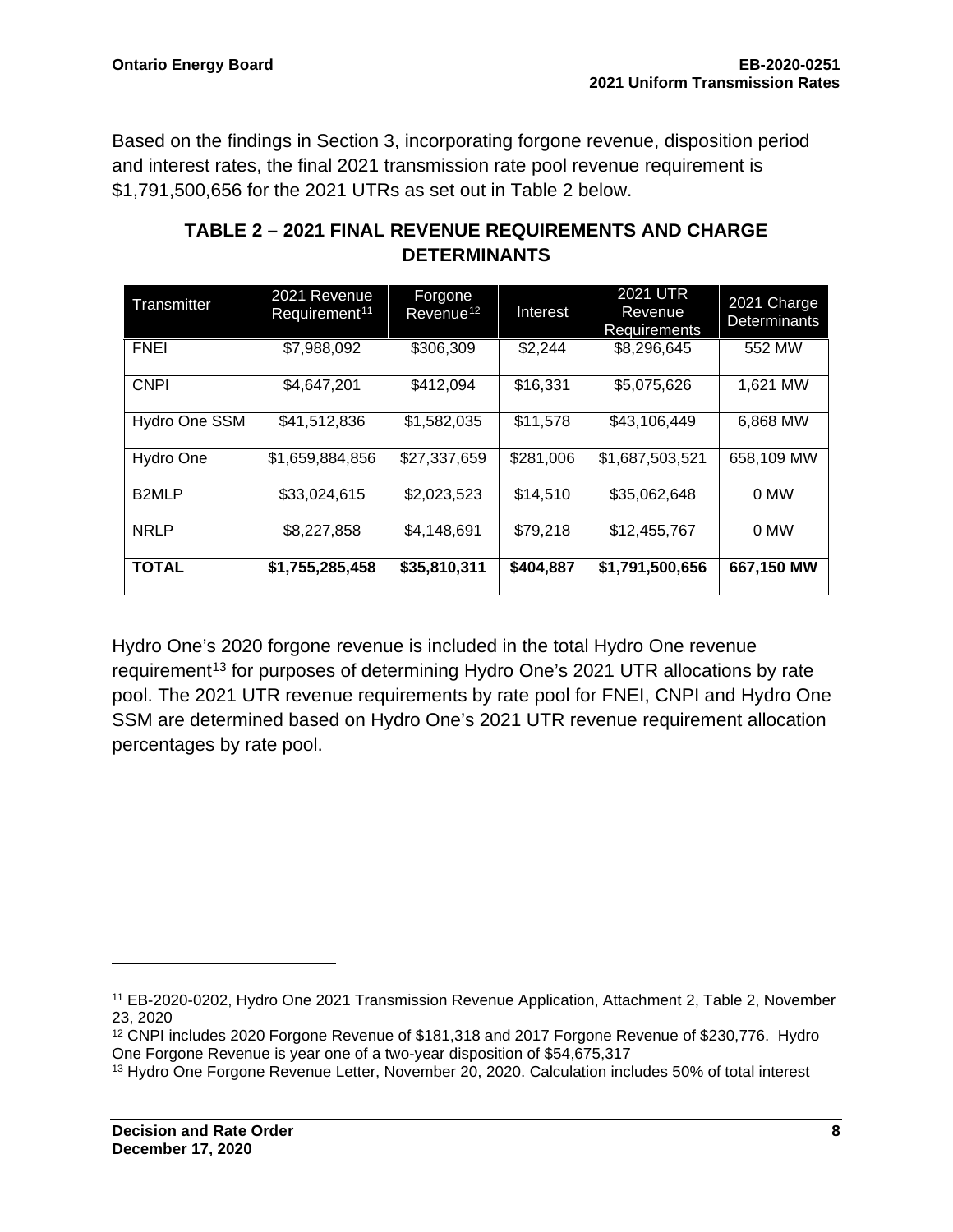To determine the impact of changes to UTRs on a typical customer's bill, an approach of using the estimated average transmission cost as a percentage of the total bill for a transmission and distribution-connected customer has been adopted as set out in Table 3 below:

| Line           |                                                             | 2020 Interim UTR | <b>2021 UTR</b> |
|----------------|-------------------------------------------------------------|------------------|-----------------|
| 1              | Revenue Requirement (\$ millions)                           | 1,685.2          | 1,791.5         |
| $\overline{2}$ | % Increase in Revenue Requirement over prior year           |                  | 6.3%            |
| 3              | % Impact of load forecast decrease/increase (+/-)           |                  | 3.9%            |
| $4=2+3$        | Net Impact on Average Transmission Rates                    |                  | 10.2%           |
| 5              | Transmission as a % of Tx - connected customer's Total Bill |                  | 7.6%            |
| $6 = 4*5$      | Estimated Average Tx - connected customer's Bill Impact     |                  | 0.8%            |
| $\overline{7}$ | Transmission as a % of Dx - connected customer's Total Bill |                  | 6.2%            |
| $8 = 4*7$      | Estimated Average Dx - connected customer's Bill Impact     |                  | 0.6%            |

## **TABLE 3 – BILL IMPACTS**

## **Findings**

The UTR calculations attached as Schedule A to this Decision and Rate Order appropriately reflect the OEB's decisions for all of the Ontario transmitters in the 2021 transmission rate pool.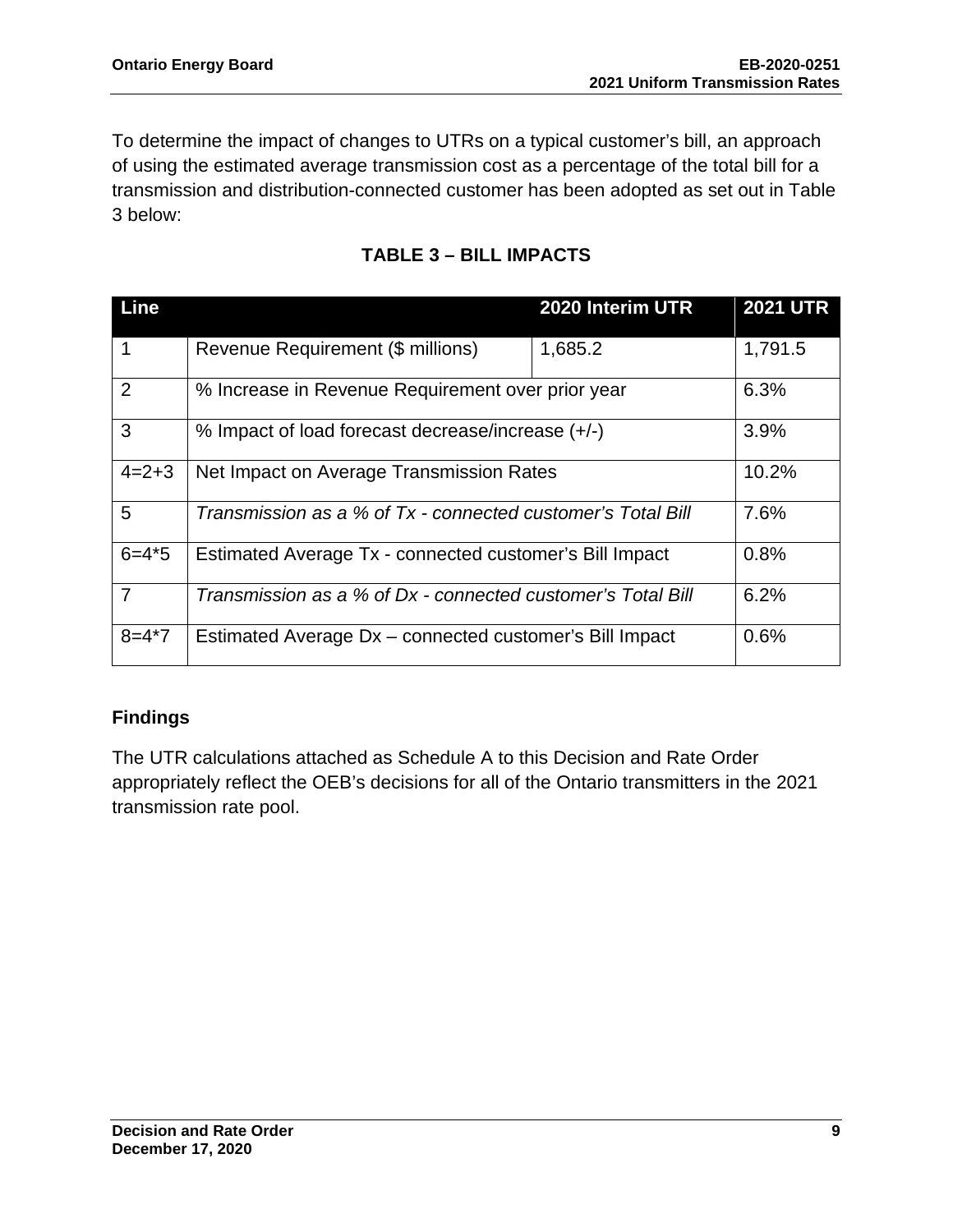# <span id="page-11-0"></span>**5 ORDER**

## **IT IS ORDERED THAT:**

- 1. The final revenue requirements by rate pool and the uniform electricity transmission rates and the revenue allocators for rates effective January 1, 2021, attached as Schedule A, are approved.
- 2. The 2021 Ontario Uniform Transmission Rate Schedules, attached as Schedule B, are approved.

**DATED** at Toronto December 17, 2020

## **ONTARIO ENERGY BOARD**

*Original Signed By*

Christine E. Long **Registrar**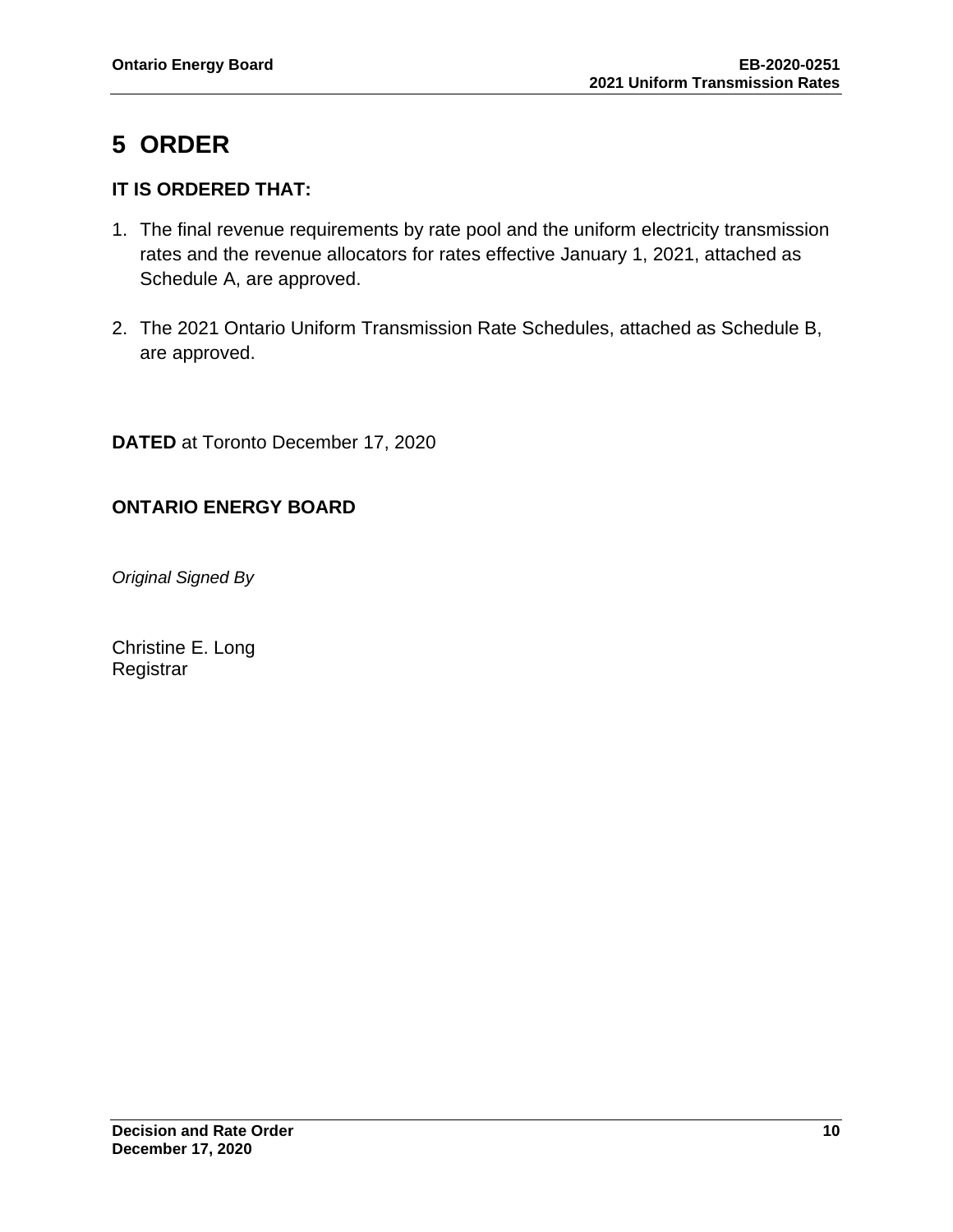<span id="page-12-0"></span>**SCHEDULE A DECISION AND RATE ORDER EB-2020-0251 DECEMBER 17, 2020**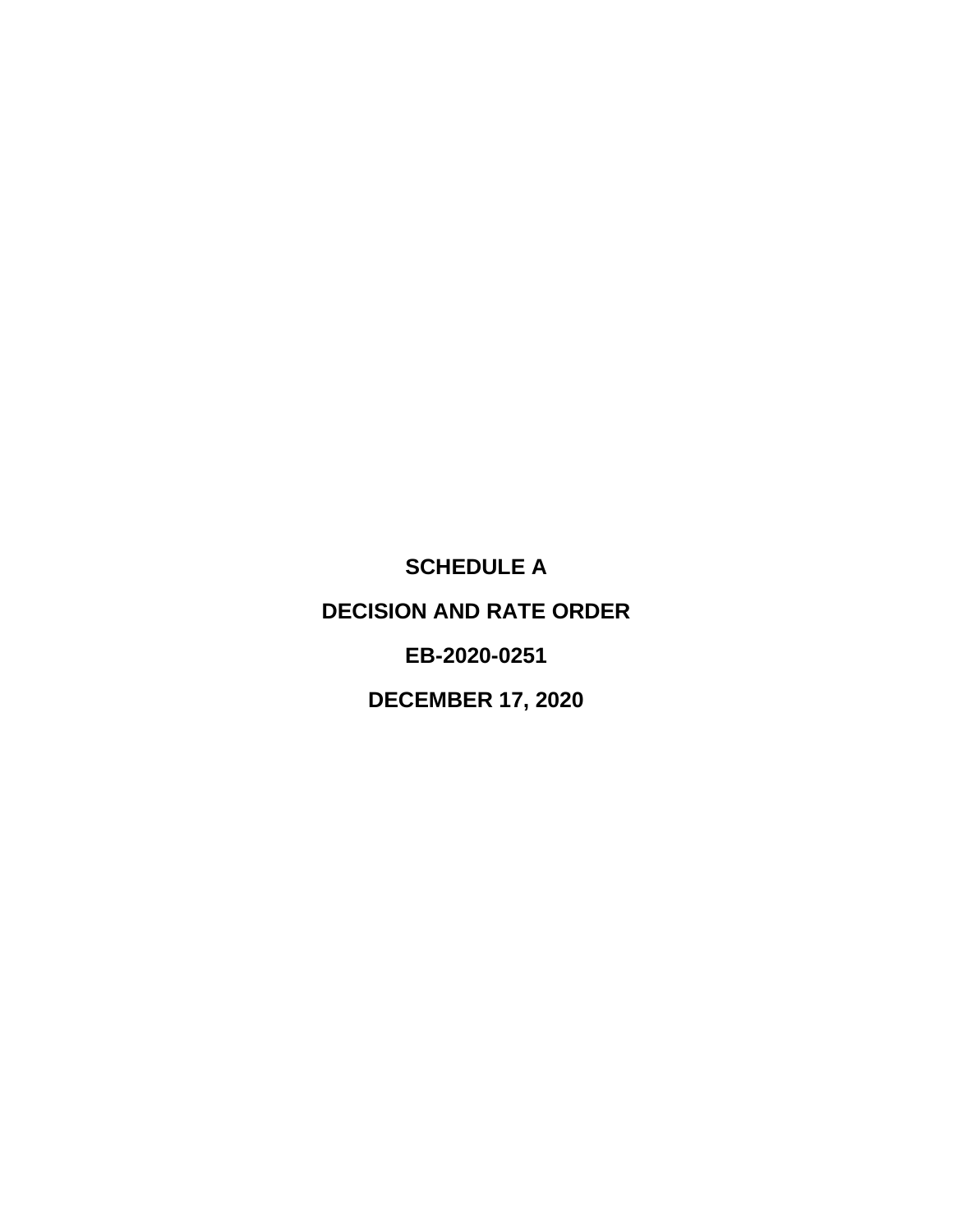#### **Hydro One Networks Inc.**

Implementation of Decision with Reasons on EB-2020-0251

#### **2021 Uniform Transmission Rates and Revenue Disbursement Allocators Effective January 1, 2021 to December 31, 2021**

| <b>Transmitter</b>              |                 | <b>Revenue Requirement (\$)</b> |                                     |                 |
|---------------------------------|-----------------|---------------------------------|-------------------------------------|-----------------|
|                                 | <b>Network</b>  | Line<br>Connection              | <b>Transformation</b><br>Connection | <b>Total</b>    |
| <b>FNEI</b>                     | \$5,091,523     | \$848,370                       | \$2,356,752                         | \$8,296,645     |
| <b>CNPI</b>                     | \$3,114,833     | \$519,006                       | \$1,441,787                         | \$5,075,626     |
| H <sub>1</sub> N <sub>SSM</sub> | \$26,453,762    | \$4,407,831                     | \$12,244,856                        | \$43,106,449    |
| H <sub>1</sub> N                | \$1,035,594,842 | \$172,554,927                   | \$479,353,752                       | \$1,687,503,521 |
| B <sub>2</sub> MLP              | \$35,062,648    | \$0                             | \$0                                 | \$35,062,648    |
| <b>NRLP</b>                     | \$12,455,767    | \$0                             | \$0                                 | \$12,455,767    |
| All Transmitters                | \$1,117,773,375 | \$178,330,134                   | \$495,397,147                       | \$1,791,500,656 |

|                    | Total Annual Charge Determinants (MW)* |                    |                                     |  |  |
|--------------------|----------------------------------------|--------------------|-------------------------------------|--|--|
| <b>Transmitter</b> | <b>Network</b>                         | Line<br>Connection | <b>Transformation</b><br>Connection |  |  |
| <b>FNEI</b>        | 230.410                                | 248.860            | 73.040                              |  |  |
| <b>CNPI</b>        | 522.894                                | 549.258            | 549.258                             |  |  |
| <b>HIN SSM</b>     | 3.498.236                              | 2,734.624          | 635.252                             |  |  |
| H1N                | 234,886.872                            | 228,497.312        | 194,724.427                         |  |  |
| B <sub>2</sub> MLP | 0.000                                  | 0.000              | 0.000                               |  |  |
| <b>NRLP</b>        | 0.000                                  | 0.000              | 0.000                               |  |  |
| All Transmitters   | 239,138.412                            | 232,030.054        | 195,981.977                         |  |  |

| <b>Transmitter</b>                                 |                | <b>Uniform Rates and Revenue Allocators</b> |                                     |  |
|----------------------------------------------------|----------------|---------------------------------------------|-------------------------------------|--|
|                                                    | <b>Network</b> | Line<br>Connection                          | <b>Transformation</b><br>Connection |  |
| <b>Uniform Transmission Rates</b><br>(\$/kW-Month) | 4.67           | 0.77                                        | 2.53                                |  |
|                                                    |                |                                             |                                     |  |
| <b>FNEI</b> Allocation Factor                      | 0.00456        | 0.00476                                     | 0.00476                             |  |
| <b>CNPI</b> Allocation Factor                      | 0.00279        | 0.00291                                     | 0.00291                             |  |
| <b>H1N SSM</b> Allocation Factor                   | 0.02367        | 0.02472                                     | 0.02472                             |  |
| <b>H1N</b> Allocation Factor                       | 0.92647        | 0.96761                                     | 0.96761                             |  |
| <b>B2MLP</b> Allocation Factor                     | 0.03137        | 0.00000                                     | 0.00000                             |  |
| <b>NRLP</b> Allocation Factor                      | 0.01114        | 0.00000                                     | 0.00000                             |  |
| <b>Total of Allocation Factors</b>                 | 1.00000        | 1.00000                                     | 1.00000                             |  |

\* The sum of 12 monthly charge determinants for the year.

*Note 1: FNEI Rates Revenue Requirement and Charge Determinants per Board Decision and Order EB-2016-0231 dated January 18, 2018 and FNEI 2020 Foregone Revenue Letter, dated November 20,2020.*

*Note 2: CNPI Rates Revenue Requirement and Charge Determinants per OEB Decision EB-2015-0354 dated January 14, 2016 and CNPI 2020 Foregone Revenue Letter, dated November 20,2020.*

*Note 3: H1N SSM 2021 Rates Revenue Requirement and Charge Determinants per OEB Decision EB-2020-0227 dated December 17, 2020 and H1N SSM Foregone Revenue Letter, dated November 20,2020.*

*Note 4: H1N Rates Revenue Requirement and Charge Determinants per OEB Decision EB-2020-0202, dated December 17, 2020 and H1N Foregone Revenue Letter, dated November 20,2020.*

*Note 5: B2M LP 2021 Revenue Requirement per OEB Decision and Order EB-2020-0226 dated November 26, 2020 and B2M LP Foregone Revenue Letter, dated November 20,2020.*

Note 6: NRLP 2021 Revenue Requirement per OEB Decision and Order EB-2020-0225 December 17, 2020 and NRLP<br>Foregone Revenue Letter, dated November 20,2020.

*Note 7: Calculated data in shaded cells.*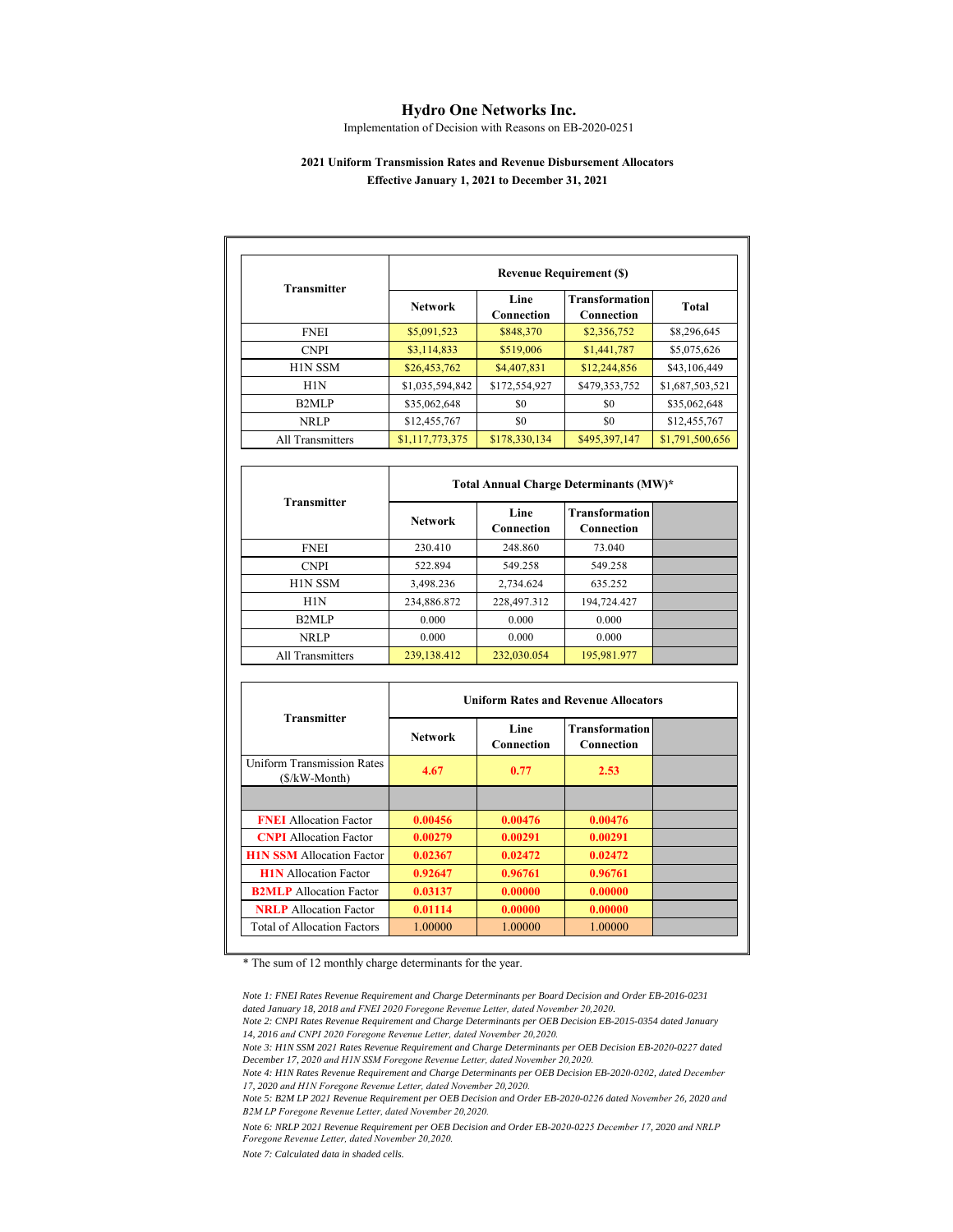<span id="page-14-0"></span>**SCHEDULE B DECISION AND RATE ORDER EB-2020-0251**

**DECEMBER 17, 2020**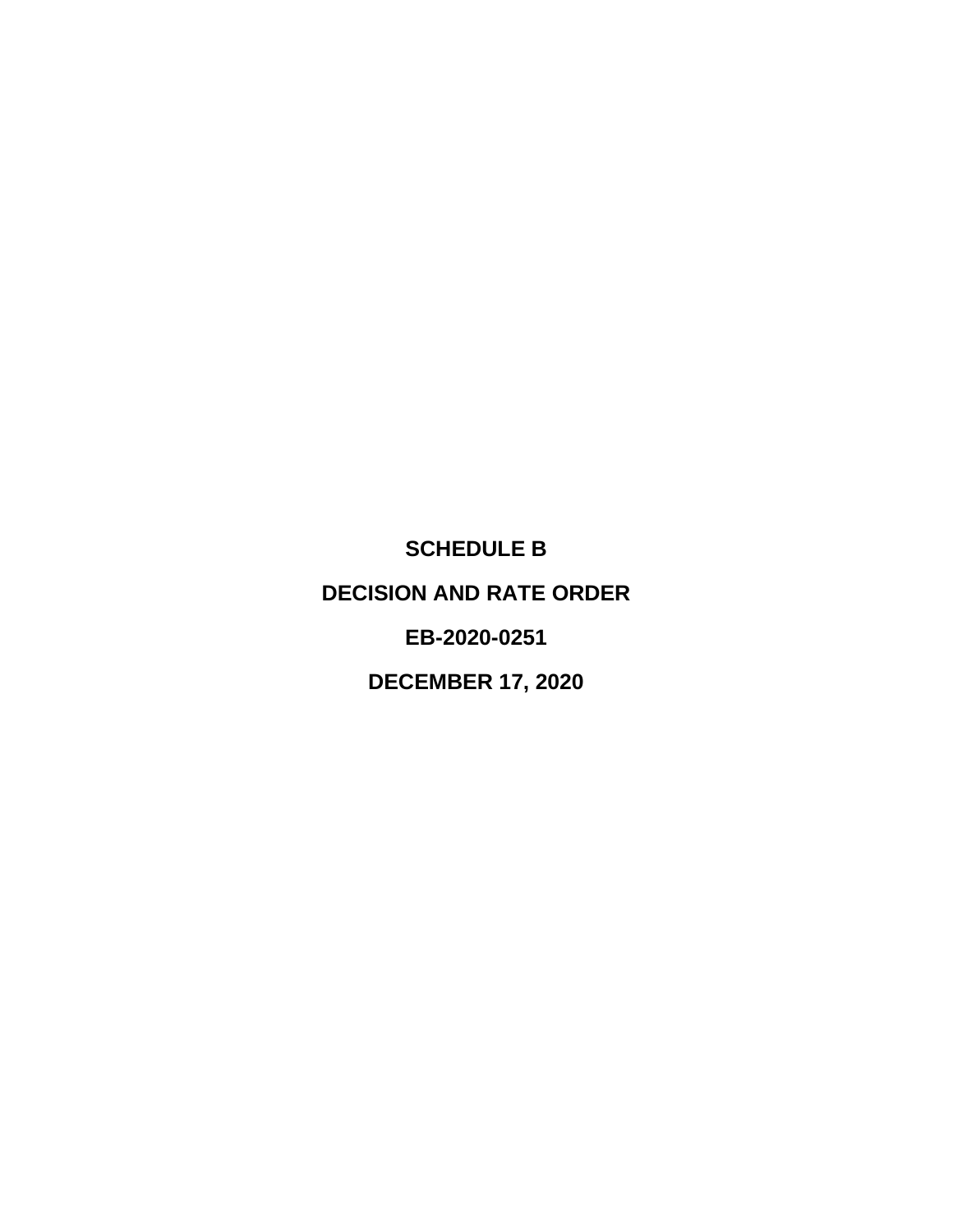## 2021 ONTARIO FINAL UNIFORM TRANSMISSION RATE

## SCHEDULES EB-2020-0251

**The rate schedules contained herein shall be implemented as of January 1, 2021**

Issued: December 17, 2020 Ontario Energy Board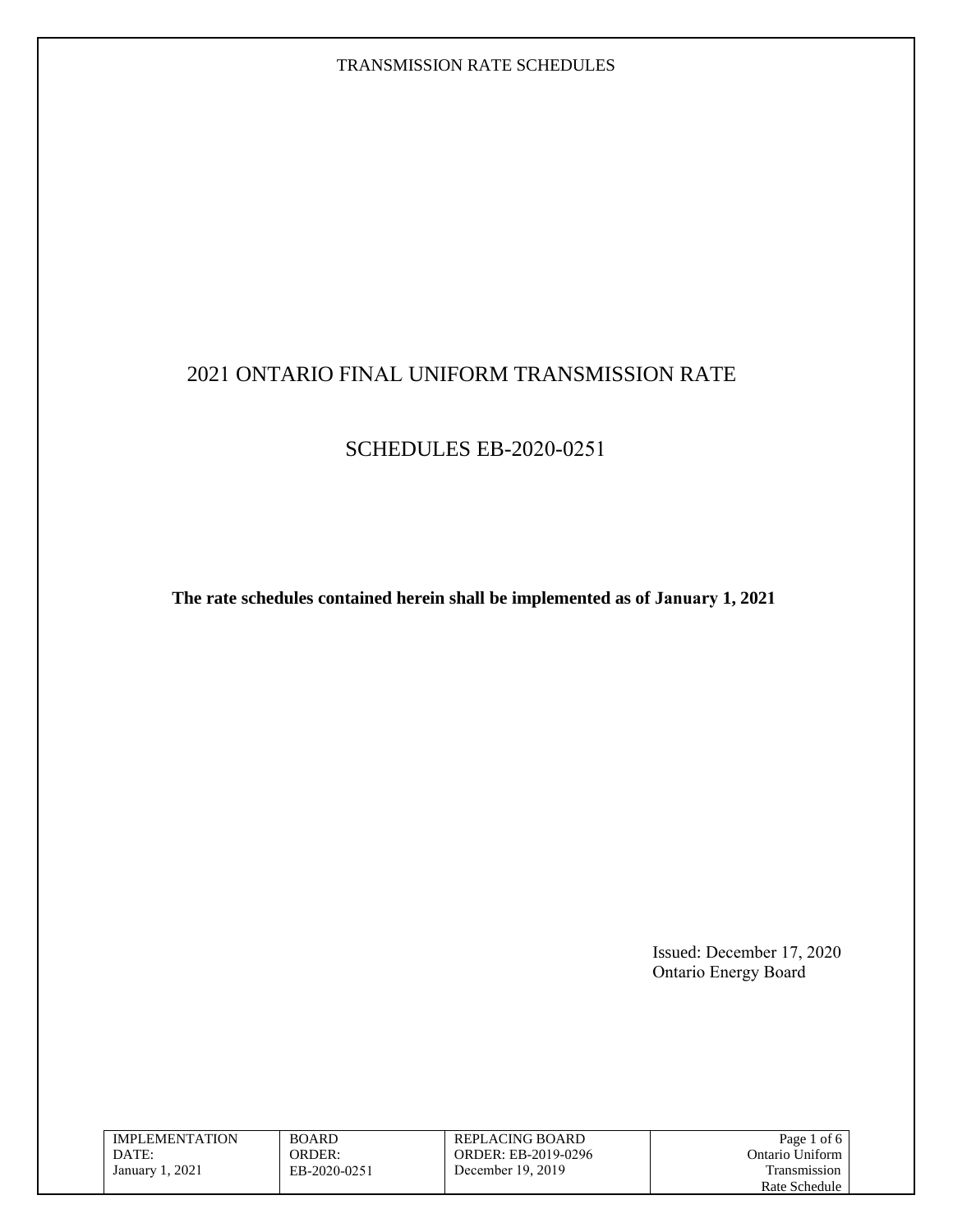#### **TERMS AND CONDITIONS**

**(A) APPLICABILITY** The rate schedules contained herein pertain to the transmission service applicable to: •The provision of Provincial Transmission Service (PTS) to the Transmission Customers who are defined as the entities that withdraw electricity directly from the transmission system in the province of Ontario. •The provision of Export Transmission Service (ETS) to electricity market participants that export electricity to points outside Ontario utilizing the transmission system in the province of Ontario. The Rate Schedule ETS applies to the wholesale market participants who utilize the Export Service in accordance with the Market Rules of the Ontario Electricity Market, referred to hereafter as Market Rules. These rate schedules do not apply to the distribution services provided by any distributors in Ontario, nor to the purchase of energy, hourly uplift, ancillary services or any other charges that may be applicable in electricity markets administered by the Independent Electricity System Operator (IESO) ofOntario.

**(B) TRANSMISSION SYSTEM CODE** The transmission service provided under these rate schedules is in accordance with the Transmission System Code (Code) issued by the Ontario Energy Board (OEB). The Code sets out the requirements, standards, terms and conditions of the transmitter's obligation to offer to connect to, and maintain the operation of, the transmission system. The Code also sets out the requirements, standards, terms and conditions under which a Transmission Customer may connect to, and remain connected to, the transmission system. The Code stipulates that a transmitter shall connect new customers, and continue to offer transmission services to existing customers, subject to a Connection Agreement between the customer and a transmitter.

**(C) TRANSMISSION DELIVERY POINT** The Transmission Delivery Point is defined as the transformation station, owned by a transmission company or by the Transmission Customer, which steps down the voltage from above 50 kV to below 50 kV and which connects the customer to the transmission system. The demand registered by two or more meters at any one delivery point shall be aggregated for the purpose of assessing transmission charges at that delivery point if the corresponding distribution feeders from that delivery point, or the plants taking power from that delivery point, are owned by the same entity within the meaning of

Ontario's *Business Corporations Act*. The billing demand supplied from the transmission system shall be adjusted for losses, as appropriate, to the Transmission Point of Settlement, which shall be the high voltage side of the transformer that steps down the voltage from above 50 kV to below 50 kV.

**(D) TRANSMISSION SERVICE POOLS** The transmission facilities owned by the licenced transmission companies are categorized into three functional pools. The transmission lines that are used for the common benefit of all customers are categorized as Network Lines and the corresponding terminating facilities are Network Stations. These facilities make up the Network Pool. The transformation station facilities that step down the voltage from above 50 kV to below 50 kV are categorized as the Transformation Connection Pool. Other electrical facilities (i.e. that are neither Network nor Transformation) are categorized as the Line Connection Pool. All PTS customers incur charges based on the Network Service Rate (PTS-N) of Rate Schedule PTS. The PTS customers that utilize transformation connection assets owned by a licenced transmission company also incur charges based on the Transformation Connection Service Rate (PTS-T). The customer demand supplied from a transmission delivery point will not incur transformation connection service charges if a customer fully owns all transformation connection assets associated with that transmission delivery point. The PTS customers utilize lines owned by a licenced transmission company to connect to Network Station(s) also incur charges based on the Line Connection Service Rate (PTS- L). The customer demand supplied from a transmission delivery point will not incur line connection service charges if a customer fully owns all line connection assets connecting that delivery point to a Network Station. Similarly, the customer demand will not incur line connection service charges for demand at a transmission delivery point located at a Network Station.

**(E) MARKET RULES** The IESO will provide transmission service utilizing the facilities owned by the licenced transmission companies in Ontario in accordance with the Market Rules. The Market Rules and appropriate Market Manuals define the procedures and processes under which the transmission service is provided in real or operating time (on an hourly basis) as well as service billing and settlement processes for transmission service charges based on rate schedules contained herein.

IMPLEMENTATION DATE: January 1, 2021

BOARD ORDER: EB-2020-0251 REPLACING BOARD ORDER: EB-2019-0296 December 19, 2019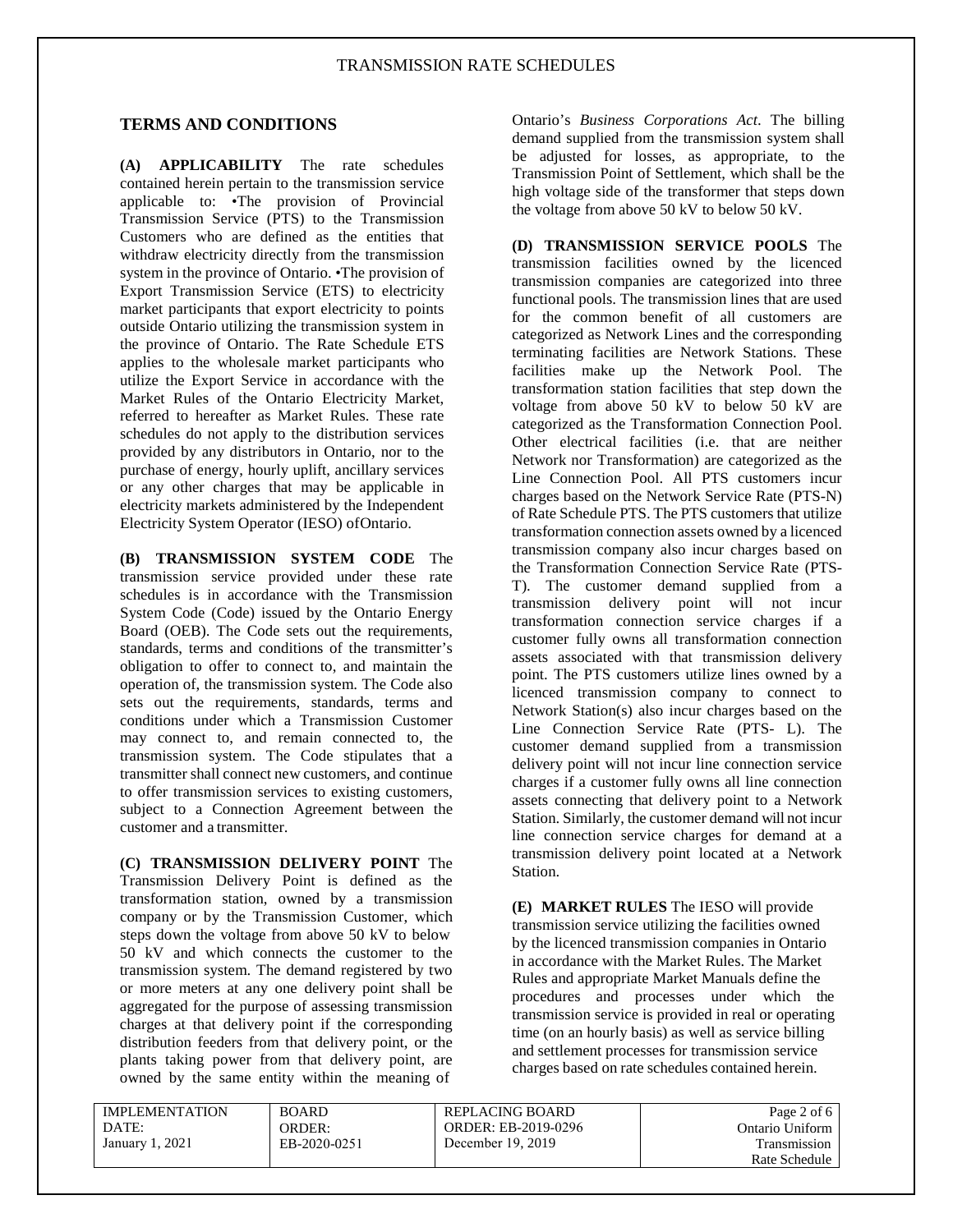**(F) METERING REQUIREMENTS** In accordance with Market Rules and the Transmission System Code, the transmission service charges payable by Transmission Customers shall be collected by the IESO. The IESO will utilize Registered Wholesale Meters and a Metering Registry in order to calculate the monthly transmission service charges payable by the Transmission Customers. Every Transmission Customer shall ensure that each metering installation in respect of which the customer has an obligation to pay transmission service charges arising from the Rate Schedule PTS shall satisfy the Wholesale Metering requirements and associated obligations specified in Chapter 6 of the Market Rules, including the appendices therein, whether or not the subject meter installation is required for settlement purposes in the IESO-administered energy market. A meter installation required for the settlement of charges in the IESO-administered that energy market may be used for the settlement of transmission service charges. The Transmission Customer shall provide to the IESO data required to maintain the information for the Registered Wholesale Meters and the Metering Registry pertaining to the metering installations with respect to which the Transmission Customers have an obligation to pay transmission charges in accordance with Rate Schedule PTS. The Metering Registry for metering installations required for the calculation of transmission charges shall be maintained in accordance with Chapter 6 of the Market Rules. The Transmission Customers, or Transmission Customer Agents if designated by the Transmission Customers, associated with each Transmission Delivery Point will be identified as Metered Market Participants within the IESO's Metering Registry. The metering data recorded in the Metering Registry shall be used as the basis for the calculation of transmission charges on the settlement statement for the Transmission Customers identified as the Metered Market Participants for each Transmission Delivery Point. The Metering Registry for metering installations required for calculation of transmission charges shall also indicate whether or not the demand associated with specific Transmission Delivery Point(s) to which a Transmission Customer is connected attracts Line and/or Transformation Connection Service Charges. This information shall be consistent with the Connection Agreement between the Transmission Customer and the licenced Transmission Company that connects the customer to the IESO-Controlled Grid.

**(G) EMBEDDED GENERATION** The Transmission Customers shall ensure conformance of Registered Wholesale Meters in accordance with Chapter 6 of Market Rules, including Metering Registry obligations, with respect to metering installations for embedded generation that islocated behind the metering installation that measures the net demand taken from the transmission system if (a) the required approvals for such generation are obtained after October 30, 1998; and (b) the generator unit rating is 2 MW or higher for renewable generation and 1 MW or higher for nonrenewable generation; and (c) the Transmission Delivery Point through which the generator is connected to the transmission system attracts Line or Transformation Connection Service charges. These terms and conditions also apply to the incremental capacity associated with any refurbishments approved after October 30, 1998, to a generator unit that was connected through an eligible Transmission Delivery Point on or prior to October 30, 1998 and the approved incremental capacity is 2 MW or higher for renewable generation and 1 MW or higher for non-renewable generation. The term renewable generation refers to a facility that generates electricity from the following sources: wind, solar, Biomass, Bio-oil, Bio-gas, landfill gas, or water. Accordingly, the distributors that are Transmission Customers shall ensure that connection agreements between them and the generators, load customers, and embedded distributors connected to their distribution system have provisions requiring the Transmission Customer to satisfy the requirements for Registered Wholesale Meters and Metering Registry for such embedded generation even if the subject embedded generator(s) do not participate in the IESO- administered energy markets.

**(H) EMBEDDED CONNECTION POINT** In accordance with Chapter 6 of the Market Rules, the IESO may permit a Metered Market Participant, as defined in the Market Rules, to register a metering installation that is located at the embedded connection point for the purpose of recording transactions in the IESO-administered markets. (The Market Rules define an embedded connection point as a point of connection between load or generation facility and distribution system). In special situations, a metering installation at the embedded connection point that is used to settle energy market charges may also be used to settle transmission service charges, if there is no metering installation at the point of connection of a

IMPLEMENTATION DATE: January 1, 2021

BOARD ORDER: EB-2020-0251 REPLACING BOARD ORDER: EB-2019-0296 December 19, 2019

Page 3 of 6 Ontario Uniform Transmission Rate Schedule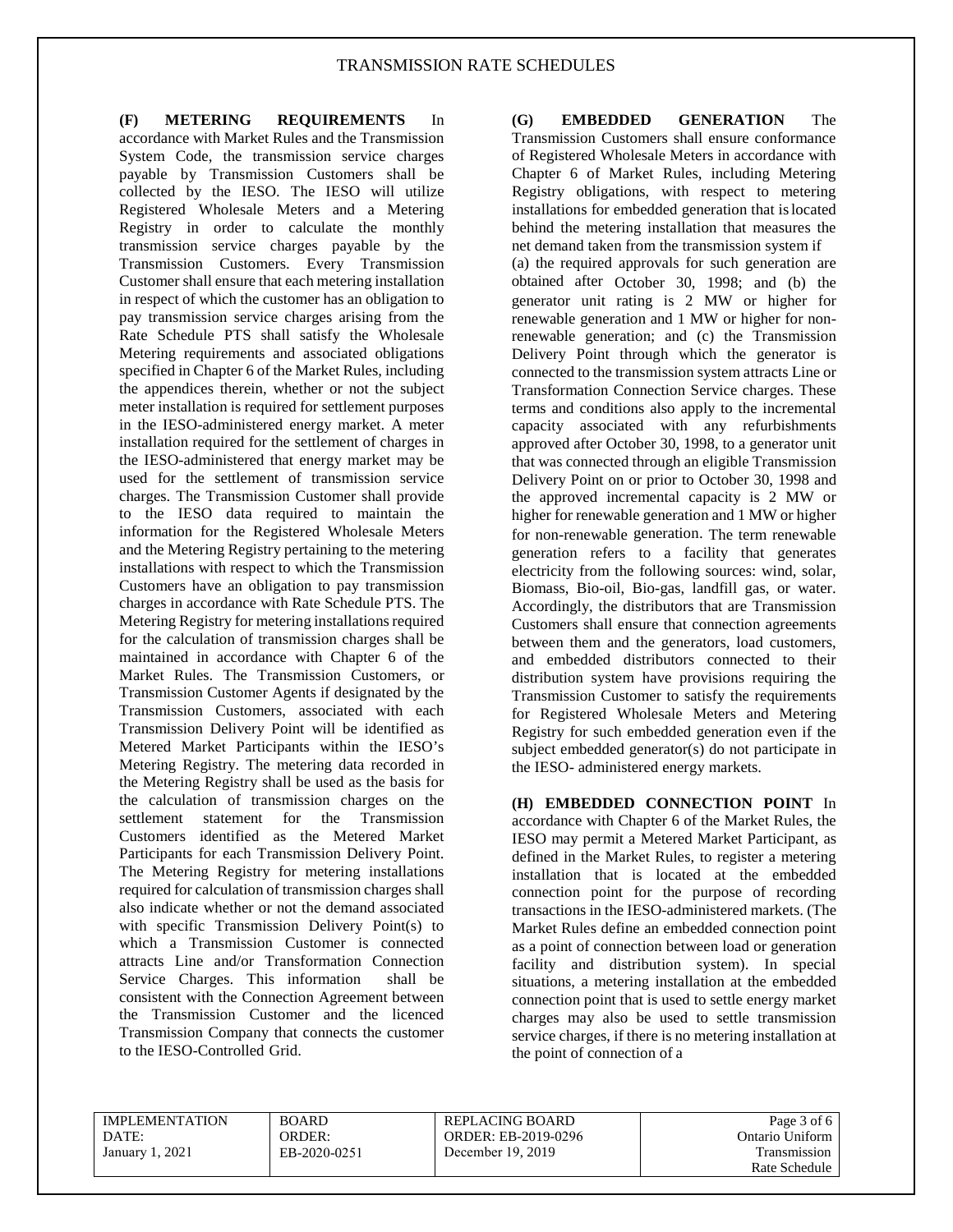distribution feeder to the Transmission Delivery Point. In above situations: •The Transmission Customer may utilize the metering installation at the embedded connection point, including all embedded generation and load connected to that point, to satisfy the requirements described in Section (F) above provided that the same metering installation is also used to satisfy the requirement for energy transactions in the IESO- administered market. •The Transmission Customer shall provide the Metering Registry information for the metering installation at the embedded connection point, including all embedded generation and load connected to that point, in accordance with the requirements described in Section (F) above so that the IESO can calculate the monthly transmission service charges payable by the Transmission Customer.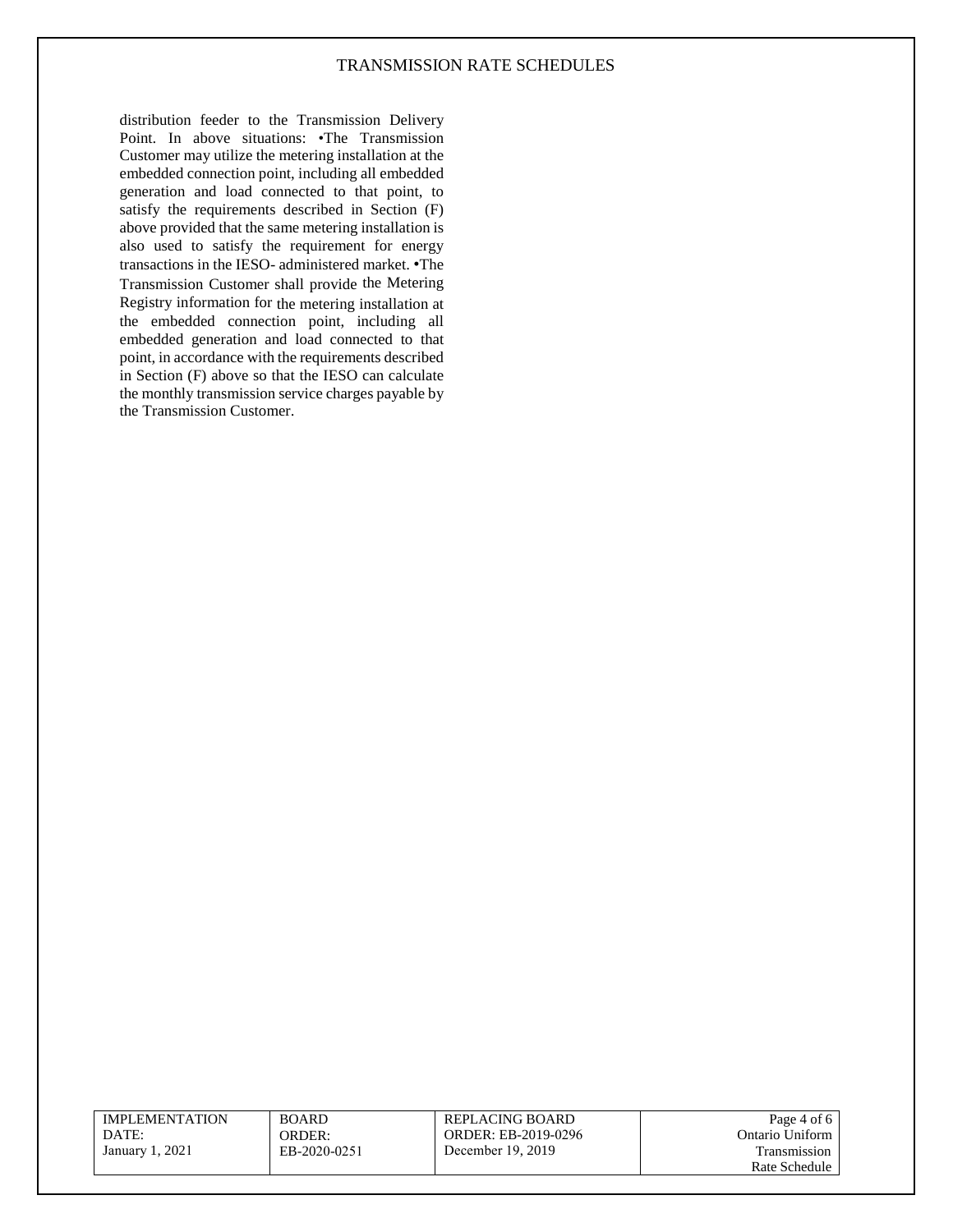## **RATE SCHEDULE: (PTS) PROVINCIAL TRANSMISSION RATES**

## *APPLICABILITY:*

The Provincial Transmission Service (PTS) is applicable to all Transmission Customers in Ontario who own facilities that are directly connected to the transmission system in Ontario and that withdraw electricity from this system.

|                                                             | <b>Monthly Rate (\$ per kV)</b> |
|-------------------------------------------------------------|---------------------------------|
| <b>Network Service Rate (PTS-N):</b>                        | 4.67                            |
| \$ Per kW of Network Billing Demand <sup>1,2</sup>          |                                 |
| Line Connection Service Rate (PTS-L):                       | 0.77                            |
| \$ Per kW of Line Connection Billing Demand <sup>1,3</sup>  |                                 |
| <b>Transformation Connection Service Rate (PTS-T):</b>      | 2.53                            |
| \$ Per kW of Transformation Connection Billing Demand 1,3,4 |                                 |

The rates quoted above shall be subject to adjustments with the approval of the Ontario Energy Board.

#### Notes:

1 The demand (MW) for the purpose of this rate schedule is measured as the energy consumed during the clock hour, on a "Per Transmission Delivery Point" basis. The billing demand supplied from the transmission system shall be adjusted for losses, as appropriate, to the Transmission Point of Settlement, which shall be the high voltage side of the transformer that steps down the voltage from above 50 kV to below 50 kV at the Transmission Delivery Point.

2. The Network Service Billing Demand is defined as the higher of (a) customer coincident peak demand (MW) in the hour of the month when the total hourly demand of all PTS customers is highest for the month, and (b) 85 % of the customer peak demand in any hour during the peak period 7 AM to 7 PM (local time) on weekdays, excluding the holidays as defined by IESO. The peak period hours will be between 0700 hours to 1900 hours Eastern Standard Time during winter (i.e. during standard time) and 0600 hours to 1800 hours Eastern Standard Time during summer (i.e. during daylight savings time), in conformance with the meter time standard used by the IMO settlement systems.

3. The Billing Demand for Line and Transformation Connection Services is defined as the Non-Coincident Peak demand (MW) in any hour of the month. The customer demand in any hour is the sum of (a) the loss-adjusted demand supplied from the transmission system plus (b) the demand that is supplied by an embedded generator unit for which the required government approvals are obtained after October 30, 1998 and which have installed capacity of 2MW or more for renewable generation and 1 MW or higher for non-renewable generation, on the demand supplied by the incremental capacity associated with a refurbishment approved after October 30, 1998, to a generator unit that existed on or prior to October 30, 1998.. The term renewable generation refers to a facility that generates electricity from the following sources: wind, solar, Biomass, Bio- oil, Bio-gas, landfill gas, or water. The demand supplied by embedded generation will not be adjusted forlosses.

4. The Transformation Connection rate includes recovery for OEB approved Low Voltage Switchgear compensation for Toronto Hydro Electric System Limited and Hydro Ottawa Limited.

#### *TERMS AND CONDITIONS OF SERVICE:*

The attached Terms and Conditions pertaining to the Transmission Rate Schedules, the relevant provisions of the Transmission System Code, in particular the Connection Agreement as per Appendix 1 of the Transmission System Code, and the Market Rules for the Ontario Electricity Market shall apply, as contemplated therein, to services provided under this Rate Schedule.